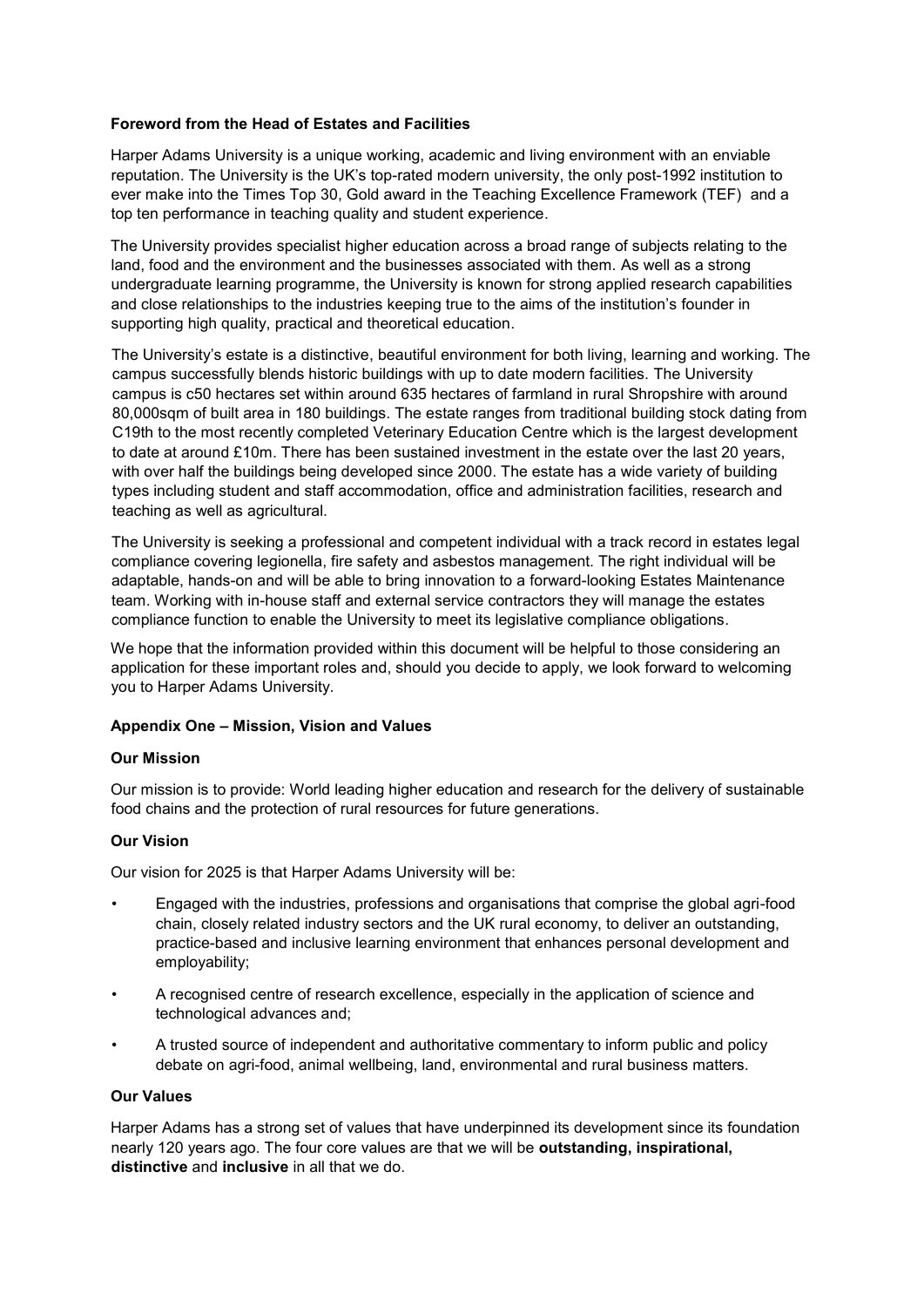#### **Appendix Two – Summary Facts and Figures**

(see figures attached)

#### **Appendix Three – Living in Shropshire**

Shropshire is one of England's 'undiscovered counties' lying on the border with Wales but within easy reach of Birmingham and Manchester, either by road or rail. Both cities have international airports from which many major destinations can be reached.

The National Exhibition Centre and other cultural venues such as Birmingham Symphony Hall are just over an hour away.

The population of Shropshire is c 500,000 people, but with only two major towns, Shrewsbury (71,000) and Telford (175,000), the majority of people live in a network of villages and small market towns.

The most local of these is Newport (population,11,000), where many of the University's students live during their time out of campus residences. The town has a range of small shops, with some national chains, major supermarkets, including a branch of Waitrose, and a lively market. The town also has three excellent secondary schools, including a boys' selective school and a girls' selective high school, both of which perform exceptionally in the national school league tables.

Telford and Shrewsbury, as well as other surrounding towns and cities provide opportunities for employment for relocating partners. Birmingham is also within commuting distance from Telford or Stafford railway stations.

The wider county has many attractions, including the World Heritage Site at Ironbridge, just to the south of Telford; Ludlow, with its famous food and arts festivals; and a wide range of agricultural events that take place during the summer season. Outdoor activities are just on the doorstep and extend to many places to visit, just over the border in Wales.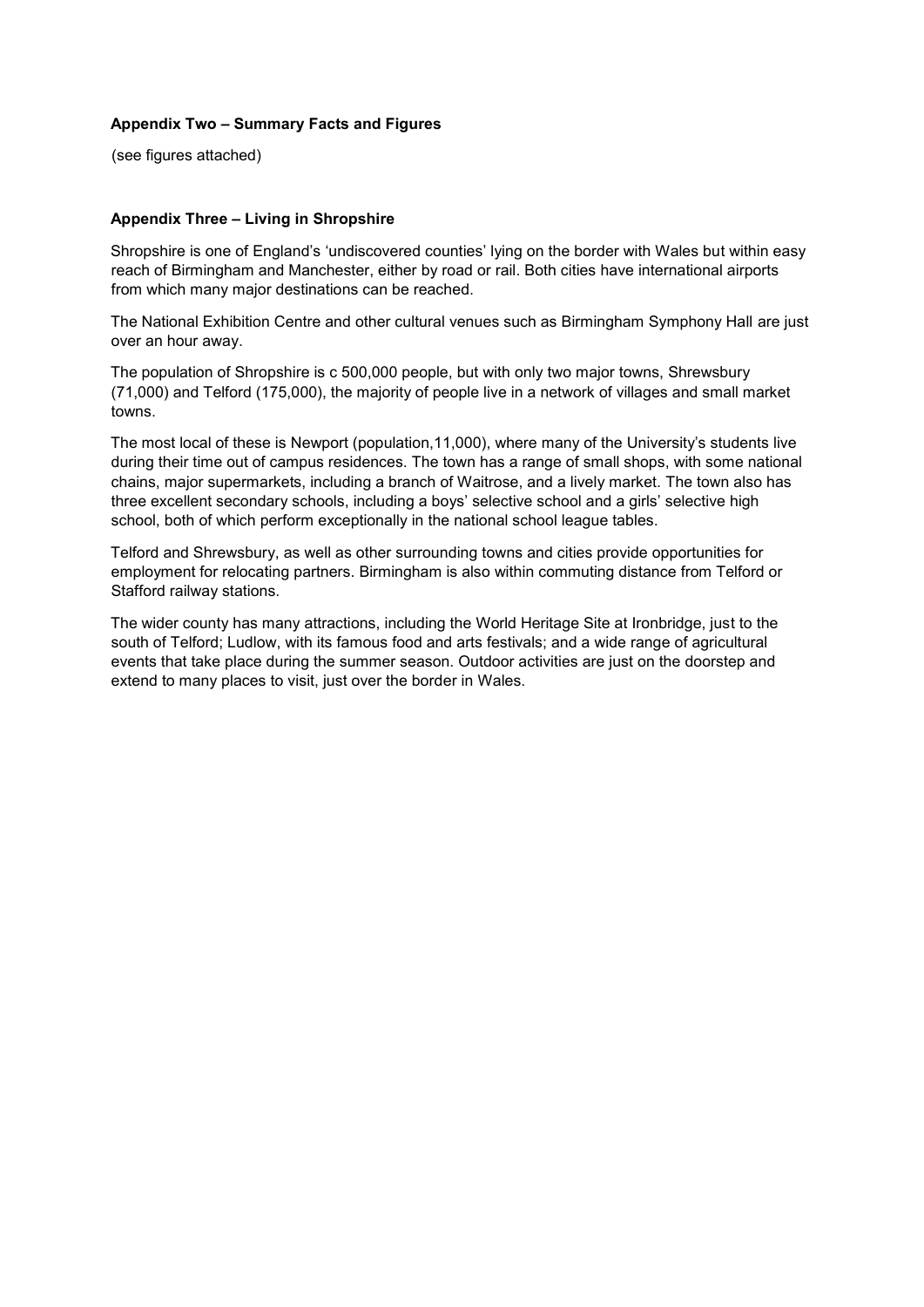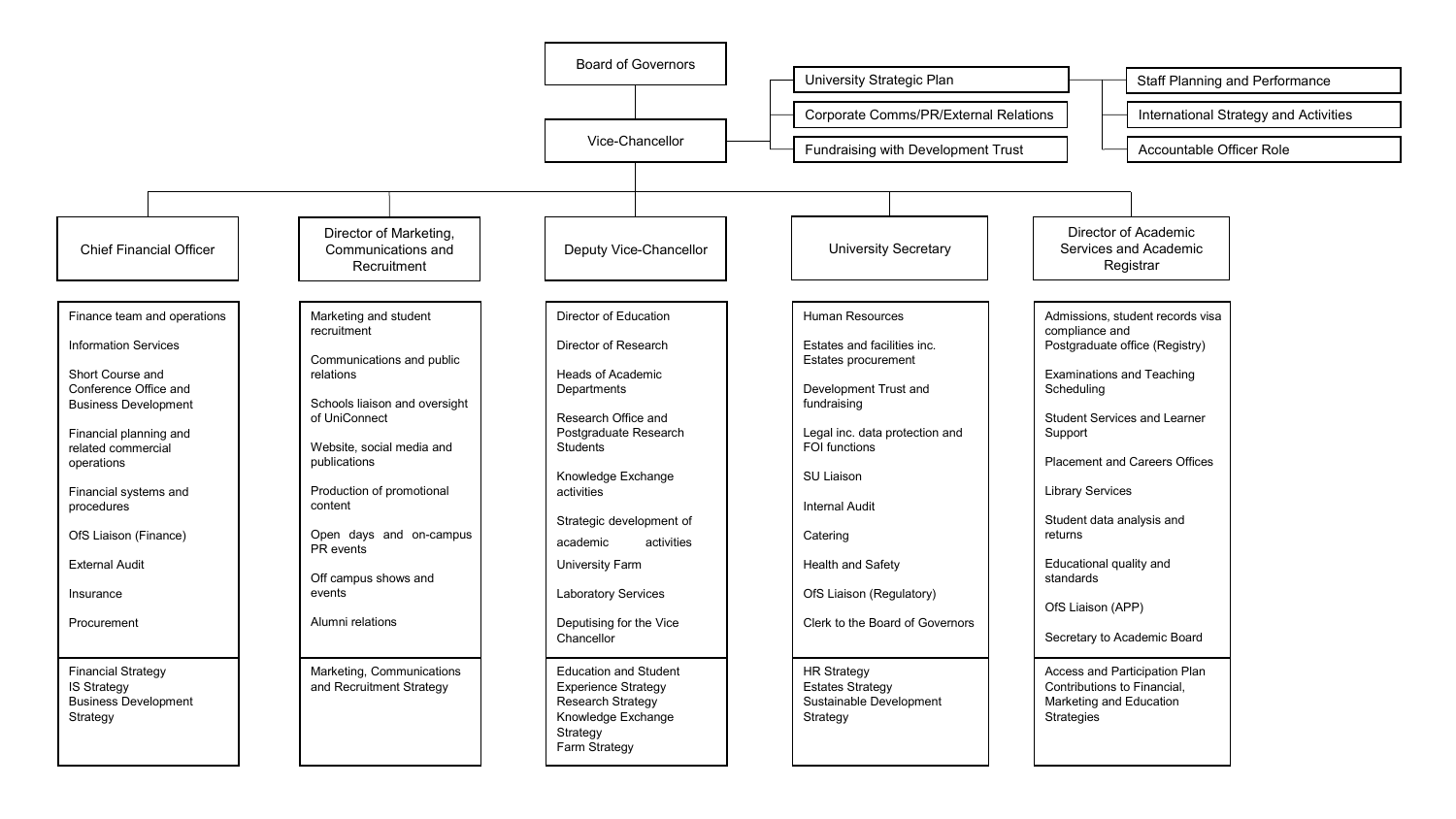## **Summary Facts and Figures**

## **Total income: £41.2 million**



## **Total expenditure: £42.3 million**





### **Staff population**

Total staff: 607



or in further study 15 the last 10 years student satisfaction. **the Year** 

£50 million+ of graduates employed invested in the campus over in the UK for

5th

# **University of**